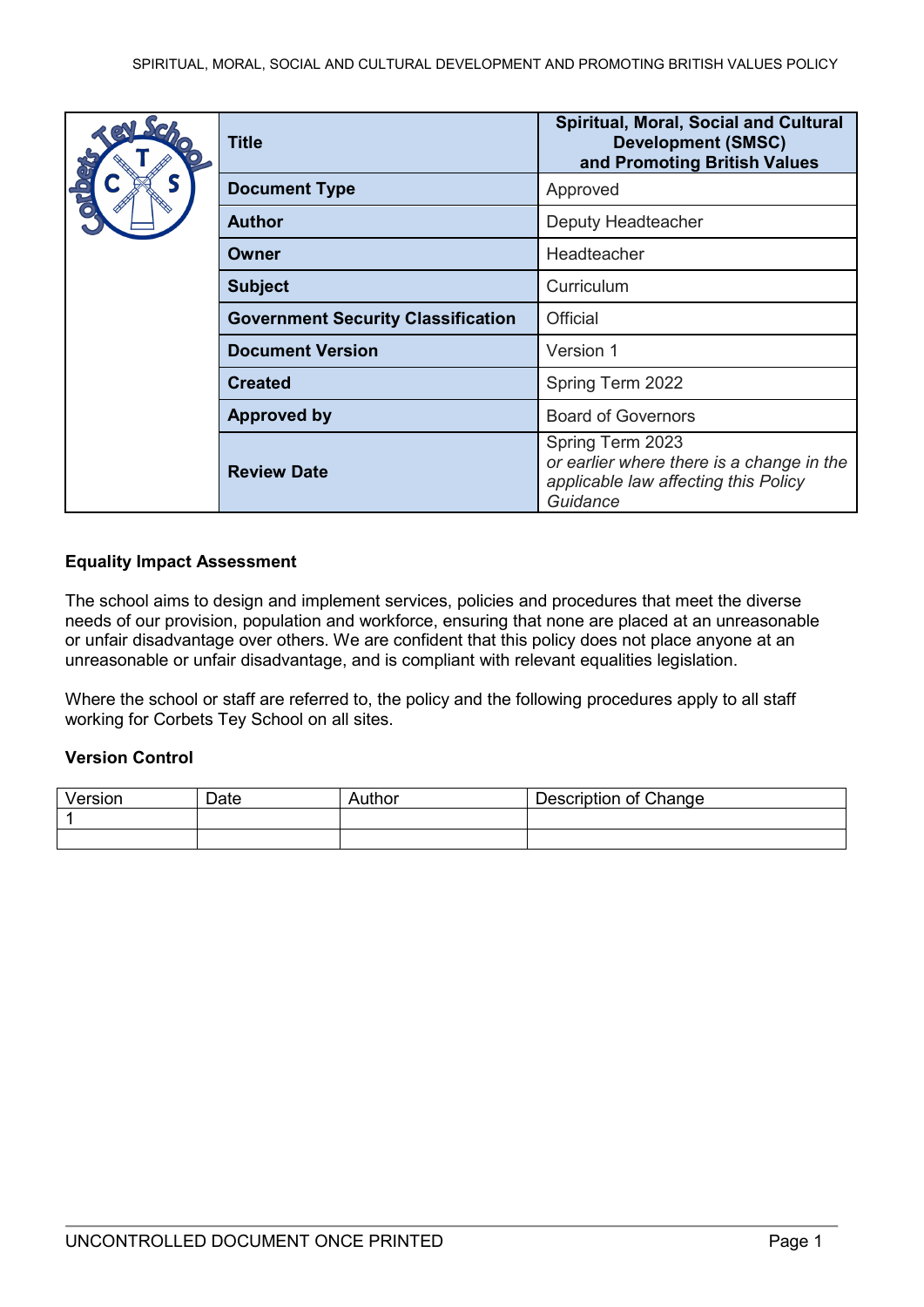#### **Introduction**

All maintained schools must meet the requirements set out in section 78 of the Education Act 2002 and promote the spiritual, moral, social and cultural (SMSC) development of their students. Through ensuring students' SMSC development, schools should also demonstrate they are actively promoting fundamental British values [www.gov.uk/government/publications/promoting-fundamental-british-values](http://www.gov.uk/government/publications/promoting-fundamental-british-values-through-smsc)[through-smsc](http://www.gov.uk/government/publications/promoting-fundamental-british-values-through-smsc)

Meeting requirements for collective worship, establishing a strong school ethos supported by effective relationships throughout the school, and providing relevant activities beyond the classroom are all ways of ensuring students' SMSC development.

Students must be encouraged to regard people of all faiths, races and cultures with respect and tolerance.

It is expected that students should understand that while different people may hold different views about what is 'right' and 'wrong', all people living in England are subject to its law. The school's ethos and teaching, which schools should make parents aware of, should support the rule of English civil and criminal law and schools should not teach anything that undermines it. If schools teach about religious law, particular care should be taken to explore the relationship between state and religious law. Students should be made aware of the difference between the law of the land and religious law.

#### **Principles of SMSC in Teaching and Learning**

At Corbets Tey School the promotion of students' spiritual, moral, social and cultural education is considered to be 'a whole school issue'. Spiritual, Moral, Social and Cultural Development is promoted not only through all the subjects of the curriculum but also through the ethos of the school and through the development of positive attitudes and values.

Spiritual, Moral, Social and Cultural Development is cross curricular and promotes the aims and principles of the policies for PSHE, Relationship and Sex Education, Single Equality, Equal Opportunities and Behaviour. These policies all underpin the curriculum model as putting the student at the centre of all we do.

It is an expectation at Corbets Tey School that all staff, in all subjects and in class activities through to whole school events, can and should make a contribution to the Spiritual, Moral, Social and Cultural Development of students through the taught curriculum and through the use of appropriate teaching and learning strategies (e.g. discussion, reflection, student participation, circle time etc.)

The importance of relationships between all school staff, parents, carers and governors is crucial. These relationships will be characterised by mutual respect, by positive attitudes, by the willingness to listen and be listened to and by the valuing of all students.

#### **Principles of Promoting British Values through SMSC**

It is an expectation that all staff will promote the fundamental British values of democracy, the rule of law, individual liberty, and mutual respect and tolerance of those with different faiths and beliefs. This will be demonstrated through school council/parliament and other democratically elected activities or where students can have a voice and be consulted in decisions and discussions.

It is accepted that actively promoting the values means challenging opinions or behaviours in school that are contrary to fundamental British values. The Teachers' Standards expect teachers to uphold public trust in the profession and maintain high standards of ethics and behaviour, within and outside school. This includes not undermining fundamental British values.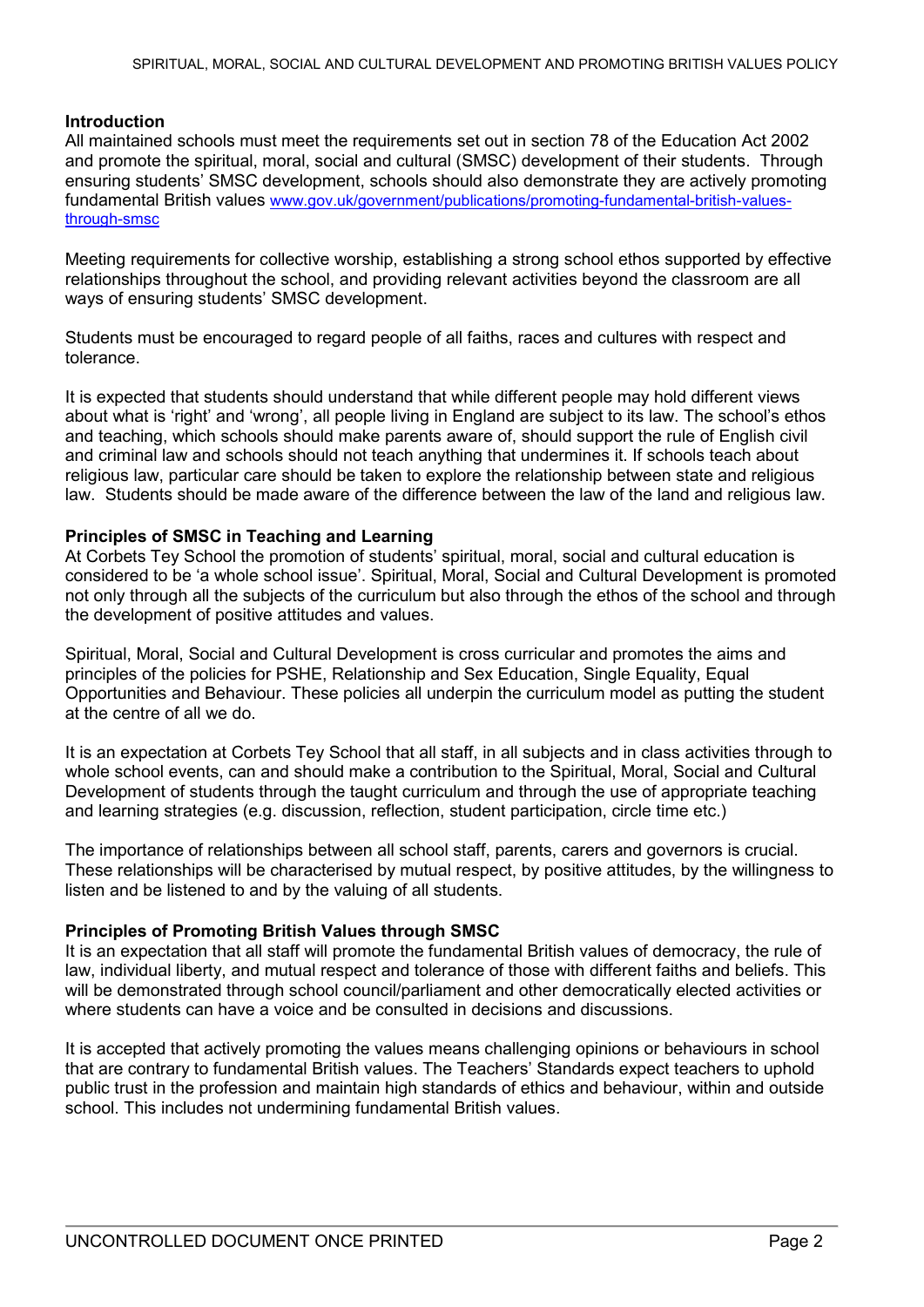### **Aims of Promoting British Values**

Students will, on an appropriate level according to their understanding, have:

- an understanding of how citizens can influence decision-making through the democratic process;
- an appreciation that living under the rule of law protects individual citizens and is essential for their wellbeing and safety;
- an understanding that there is a separation of power between the executive and the judiciary, and that while some public bodies such as the police and the army can be held to account through Parliament, others such as the courts maintain independence;
- an understanding that the freedom to hold other faiths and beliefs is protected in law;
- an acceptance that other people having different faiths or beliefs to oneself (or having none) should be accepted and respected, and should not be the cause of prejudicial or discriminatory behaviour; and
- an understanding of the importance of identifying and combatting unfair or illegal discrimination.

It is not necessary for schools or individuals to 'promote' teachings, beliefs or opinions that conflict with their own, but nor is it acceptable for schools to promote discrimination against people or groups on the basis of their belief, opinion or background.

#### **Prevent**

Prevent will be taught across the curriculum through the themes of tolerance and understanding of others. These two key concepts underpin all experience and learning within the school. Teaching staff will be responsible for the teaching of this area of the curriculum and develop bespoke resources or activities where necessary and ensure that key concepts are taught appropriately to the level of understanding for each student. The teaching of Prevent will be in line with students' EHCP outcomes as well as their areas of need.

### **Spiritual Development**

This relates to the quest for individual identity and the search for meaning and purpose in our existence. It leads towards the understanding of self and others. It has to do with feelings, emotions, attitudes and beliefs. Although students will be taught about different religions, spiritual development is not linked solely to a particular doctrine or faith and is therefore accessible to everyone.

### **Objectives for Spiritual Development**

- Encourage the development of self-esteem, self-knowledge and belief in themselves
- Allow the development of a range of personal values and beliefs based on a sense of curiosity and respect towards own and others beliefs
- Explore the spiritual values of other through stories, drama, music art and religious education
- Allow expression of self in a variety of ways and give students opportunity to reflect on their own experiences
- Allow students to understand, express, use and control feelings and emotions as well as encouraging empathy in terms of relationships with others.

### **Moral Development**

Students are encouraged to understand the need for a common behaviour code and to follow it from conviction rather than because of sanctions or consequences. At Corbets Tey School we work towards an understanding of what is right and wrong. From this basis students may develop the ability to make better choices and to become increasingly responsible for their own actions and/or behaviour.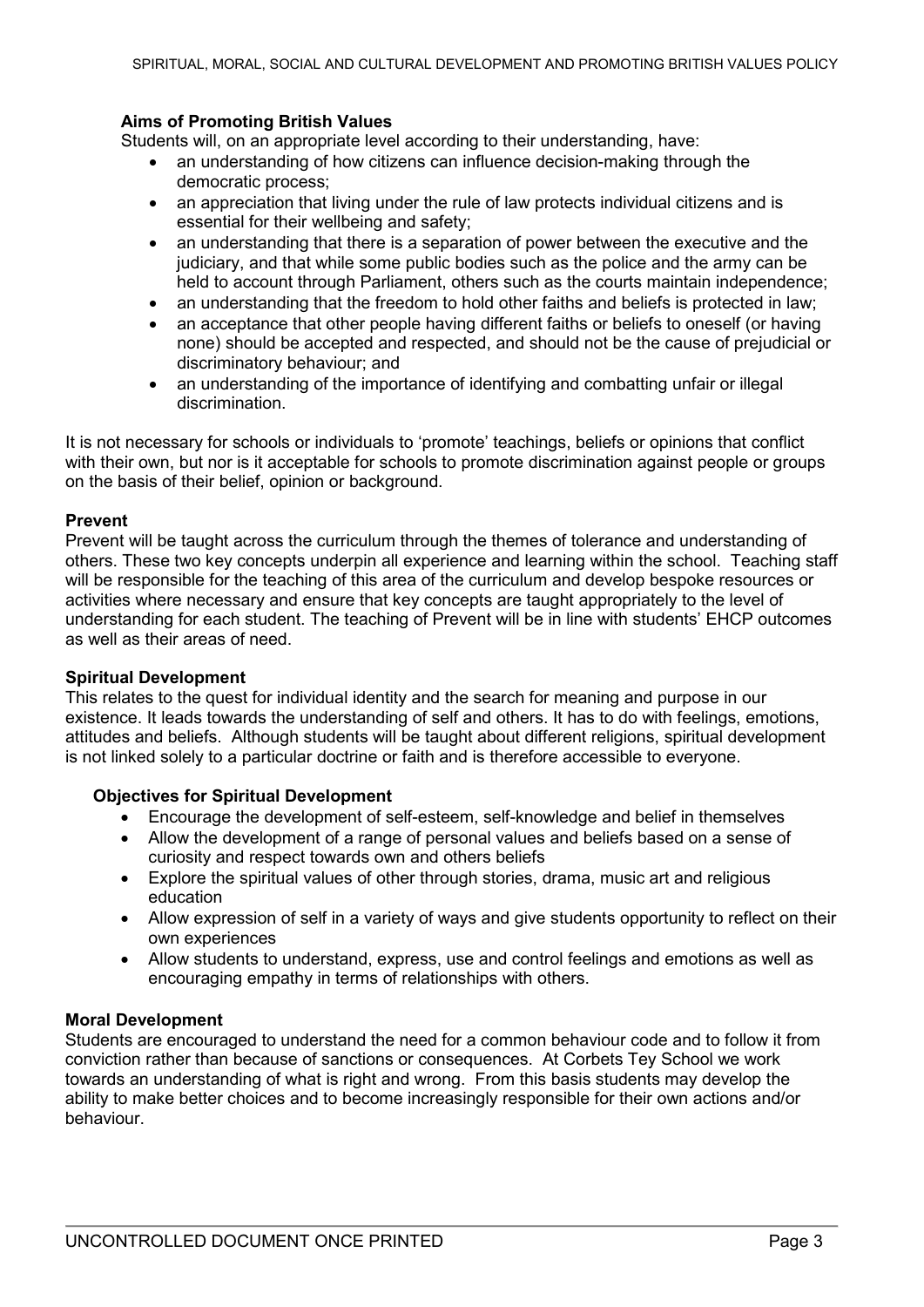# **Objectives for Moral Development**

- To help students to understand the principles lying behind decisions and actions
- To support students to be able to distinguish between right and wrong
- To encourage students to be able to make decisions, accepting and understanding consequences of their actions
- To move gradually through a 'taught morality' to taking responsibility for their own moral decisions
- To provide a very positive approach to behaviour in which student are noticed and rewarded for being 'good'
- To be committed to creating the very best conditions in which students can thrive.

# **Social Development**

This enables students to become conscientious participants in their family, class, school, the local and wider community. Within this there should be a balance of the positive, satisfying elements of belonging to a group or society along with the demands, obligations and cooperation such membership requires.

# **Objectives for Social Development**

- That students will relate positively to others
- That students will participate fully and take responsibility in class and school
- That students will use appropriate behaviour across a range of situations
- That students will work cooperatively with others
- That students will use own initiative responsibly
- That students will understand their place in the family, school and society

### **Cultural Development**

At the heart of cultural development lies the necessity to develop a sense of personal identity, whilst at the same time acquiring awareness, understanding and tolerance regarding the cultural traditions and beliefs of others.

### **Objectives for Cultural Development**

- That students will develop a sense of belonging to students' own culture and being proud of their cultural background
- That students will respond to appreciate cultural events
- That students will be able to share different cultural traditions
- That students will understand codes of behaviour, fitting to cultural tradition
- That students will display a balanced approach to retaining the traditions of our Christian society, whilst perceiving in a positive light the contribution of other cultures, past and present

### **General Aims for Spiritual, Moral, Social and Cultural Development**

Through our provision of SMSC, this school will:

- enable students to develop their self-knowledge, self-esteem and self-confidence;
- enable students to distinguish right from wrong and to respect the civil and criminal law of England;
- encourage students to accept responsibility for their behaviour, show initiative, and understand how they can contribute positively to the lives of those living and working in the locality of the school and to society more widely;
- enable students to acquire a broad general knowledge and respect for public institutions and services in England;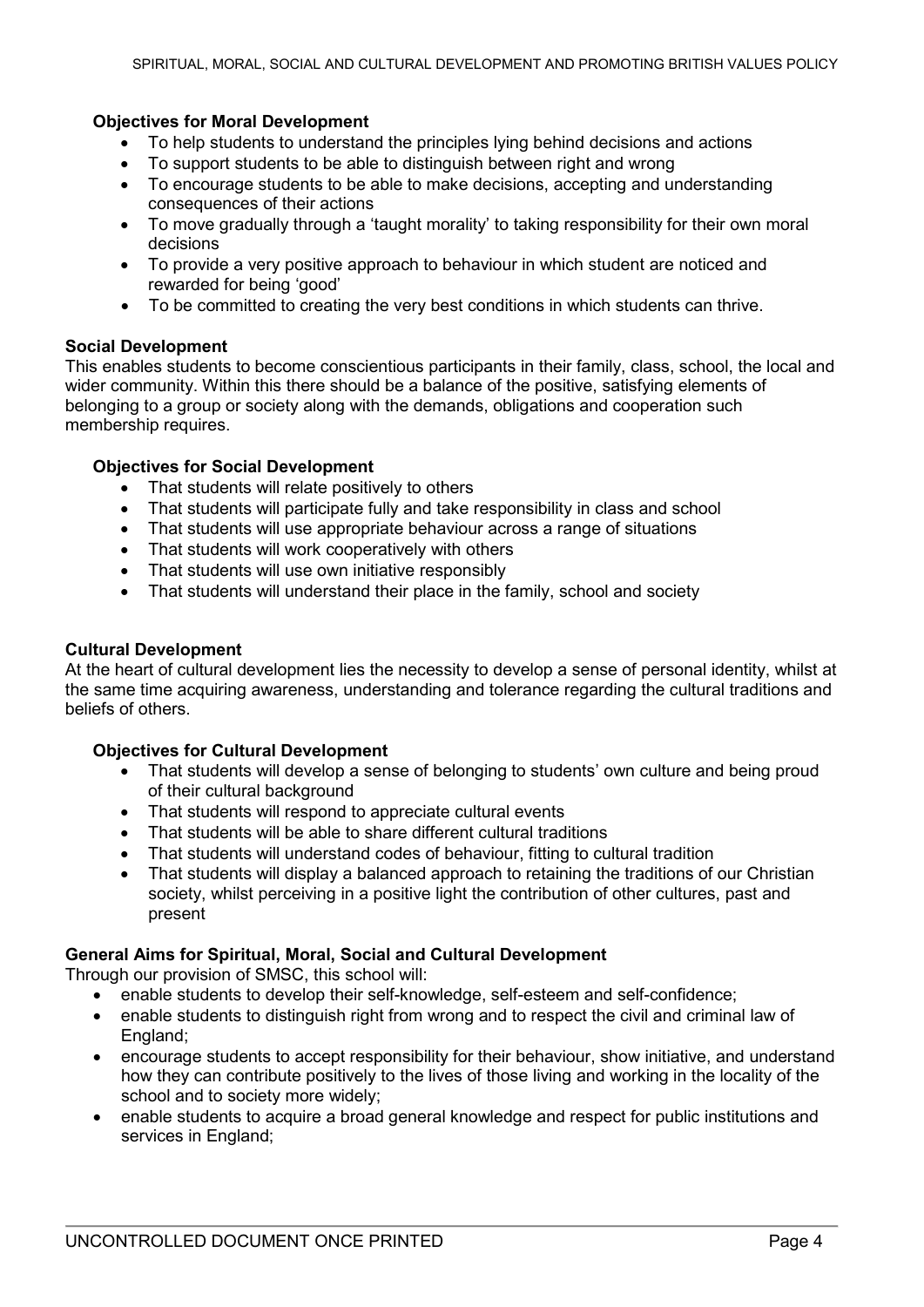- foster tolerance and harmony between different cultural traditions by enabling students to acquire an appreciation of and respect for their own and other cultures;
- encourage respect for other people, paying particular regard to the protected characteristics set out in the Equality Act 2010;
- encourage respect for democracy and support for participation in the democratic processes, including respect for the basis on which the law is made and applied in England.

### **Assessment**

Informal assessment is primarily through observation of student behaviour, the views students express and through discussion amongst staff. Spiritual, Moral, Social and Cultural Development is also assessed through progress towards individual targets set by teachers in partnership with the students' parents and carers.

# **Whole School Tracking**

Coverage of SMSC objectives and principles are assessed throughout the whole school by analysis and scrutiny of teachers planning as well as being tracked through students personalised outcomes.

### **Students' spiritual development is shown by their:**

- ability to be reflective about their own beliefs, religious or otherwise, that inform their perspective on life and their interest in and respect for different people's faiths, feelings and values
- sense of enjoyment and fascination in learning about themselves, others and the world around them
- use of imagination and creativity in their learning
- willingness to reflect on their experiences

### **Students' moral development is shown by their:**

- ability to recognise the difference between right and wrong, readily apply this understanding in their own lives and, in so doing, respect the civil and criminal law of England
- understanding of the consequences of their behaviour and actions
- interest in investigating and offering reasoned views about moral and ethical issues, and being able to understand and appreciate the viewpoints of others on these issues

### **Students' social development is shown by their:**

- use of a range of social skills in different contexts, including working and socialising with students from different religious, ethnic and socio-economic backgrounds
- willingness to participate in a variety of communities and social settings, including by volunteering, cooperating well with others and being able to resolve conflicts effectively
- acceptance and engagement with the fundamental British values<sup>[1](#page-4-0)</sup> of democracy, the rule of law, individual liberty and mutual respect and tolerance of those with different faiths and beliefs; the students develop and demonstrate skills and attitudes that will allow them to participate fully in and contribute positively to life in modern Britain

### **Students' cultural development is shown by their:**

• understanding and appreciation of the wide range of cultural influences that have shaped their own heritage and that of others

UNCONTROLLED DOCUMENT ONCE PRINTED **Example 20 and 20 years of the CONTROLLED** Page 5

<span id="page-4-0"></span><u>.</u>